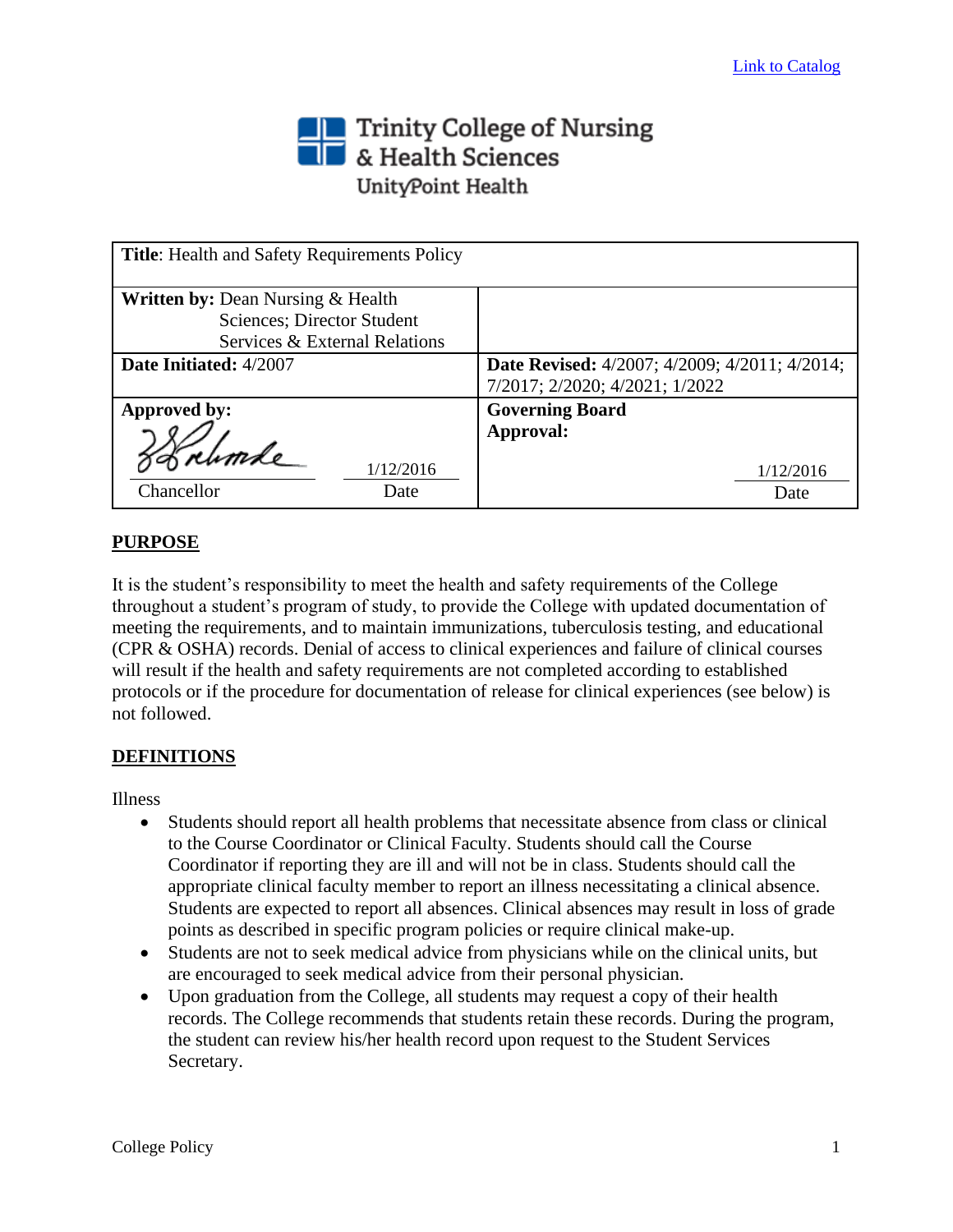- If a student's status becomes questionable due to a health problem, the recommendation of the student's physician concerning attendance or continuation of the program will be honored.
- Contracts with other agencies define treatment of students who become ill at their facility. Contract specifications are followed up by the appropriate Program Chair/Director.
- Trinity College will abide by the medical center policy regarding whether a student can be on clinical with a medical device/restrictions such as a cast. Generally, such devices prohibit ability to perform direct patient care and are therefore not permitted.
- Students must bring a physician release to the Program Chair/Director before returning to class/clinical after surgery, childbirth, medical-surgical health problems, or workmen's compensation absence.
- Students may choose to receive their health care at any of the UnityPoint Health, Trinity Express Care locations. The nearest Express Care is located at 106 19th Avenue, Moline, Illinois, 309-779-7050.

## **Infection Control**

All students must adhere to the following:

- Complete blood-borne pathogen Net Learning module by assigned completion date. Students who are UnityPoint Health, Trinity employees must have attended UnityPoint Health, Trinity orientation and provide documentation of attendance to Program Chair/Director/Student Services.
- Adhere to the principles of handwashing prior to and following patient care for each patient.
- Practice good personal hygiene in care of self and clothing, i.e., scrubs and uniforms.
- Practice techniques taught in fundamentals classes to protect from injuries with needles and sharp objects.
- Report any possible communicable disease to the Program Chair/Director for an evaluation prior to participating in clinical care or attending classes. A student may be asked to provide a physician's evaluation of a condition prior to returning to clinical and classes.
- Report any Unusual Occurrence, such as exposure to a communicable disease, accidental injury, or other injury to the Clinical Instructor immediately so an evaluation of the injury, Unusual Occurrence Report, and further treatment/evaluation follow-up can be carried out.
- Blood-borne pathogen exposure from a sharps injury is reported immediately to the Clinical Instructor. An Occurrence Report is completed and lab testing for the student and the source is drawn immediately. The student will report to the Employee Health Department for counseling and discussion of further testing at three and six months.

## **POLICY**

## **General Health Requirements**

Upon entering the College all students are required to acknowledge, by signature, on the Clinical Performance Standards Form, that they are physically able to perform (with or without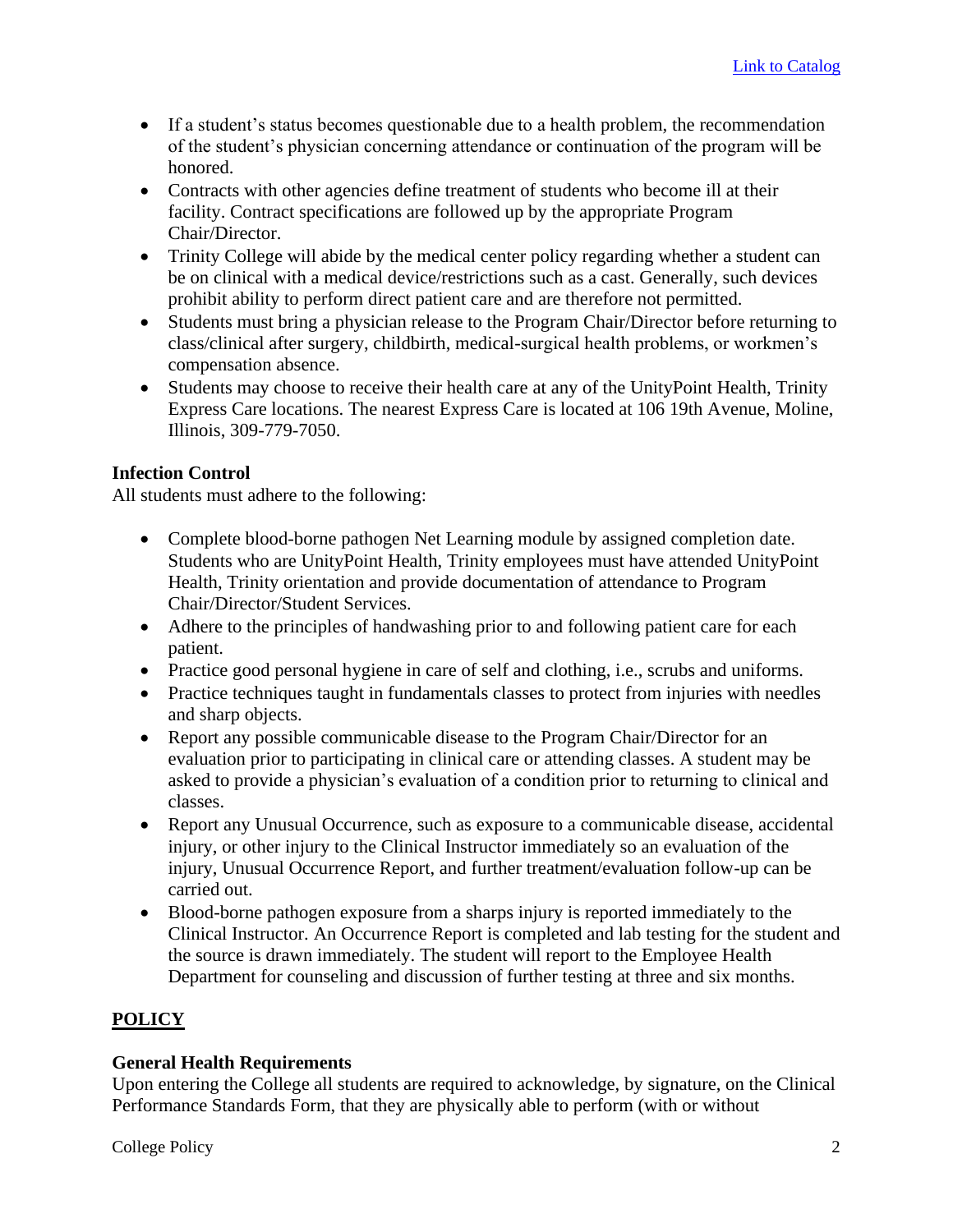reasonable accommodations) the essential functions required of a health sciences or nursing student.

Prior to beginning courses, students must provide a health examination report, which is less than one year old and signed by a physician, nurse practitioner, or physician assistant. The form must be submitted to Student Services confirming that they have the physical and mental ability to provide safe and effective care. Students must also provide documentation indicating that they are immune to or have been immunized against:

- Measles, Mumps, Rubella
- Varicella (Chicken Pox)
- Hepatitis B
- Tuberculosis (TB)
- Tetanus (within the last 10 years)
- Pertussis (Optional, but highly recommended)
- COVID-19

Measles, Mumps, and Rubella immunity can be documented with any one of these records:

- records of two immunizations against Measles, Mumps, & Rubella (baseline and one month from baseline)
- positive results of antibody titers for all three diseases

Protection against tetanus is demonstrated by documentation of a tetanus immunization. Tetanus must be updated with any breach in skin integrity.

Varicella immunity can be documented with these papers:

- a stated history of the disease from the student
- records of the immunization against Varicella (Varivax series if no history of Varicella)
- positive results of a Varicella antibody titer

Hepatitis B immunity must be documented by records of three hepatitis B immunizations or a positive hepatitis antibody titer report. The recommended hepatitis B series is three shots, the second shot being given one month after the first, and the third shot being given six months after the first. The hepatitis B antibody titer should be drawn 1-5 months after the series is completed but may be drawn at any interval following the completion of the series. Positive titer results at any time are believed to infer lifelong immunity, even if later titers report negative results.

Students who do not have documented immunity to hepatitis B must have received the first of three hepatitis immunizations in the first series in order to matriculate. The student must continue to provide documentation that the remaining immunizations are being received at the designated intervals in order to enter and continue in clinical courses. If at the end of the series of three immunizations, the student's titer does not demonstrate immunity to hepatitis B, the student is encouraged to repeat the series and titer. If the titer again does not show immunity, the student is considered to be non-immune to Hepatitis B. The student will be counseled about lack of immunity and asked to sign a statement acknowledging responsibility for practicing in health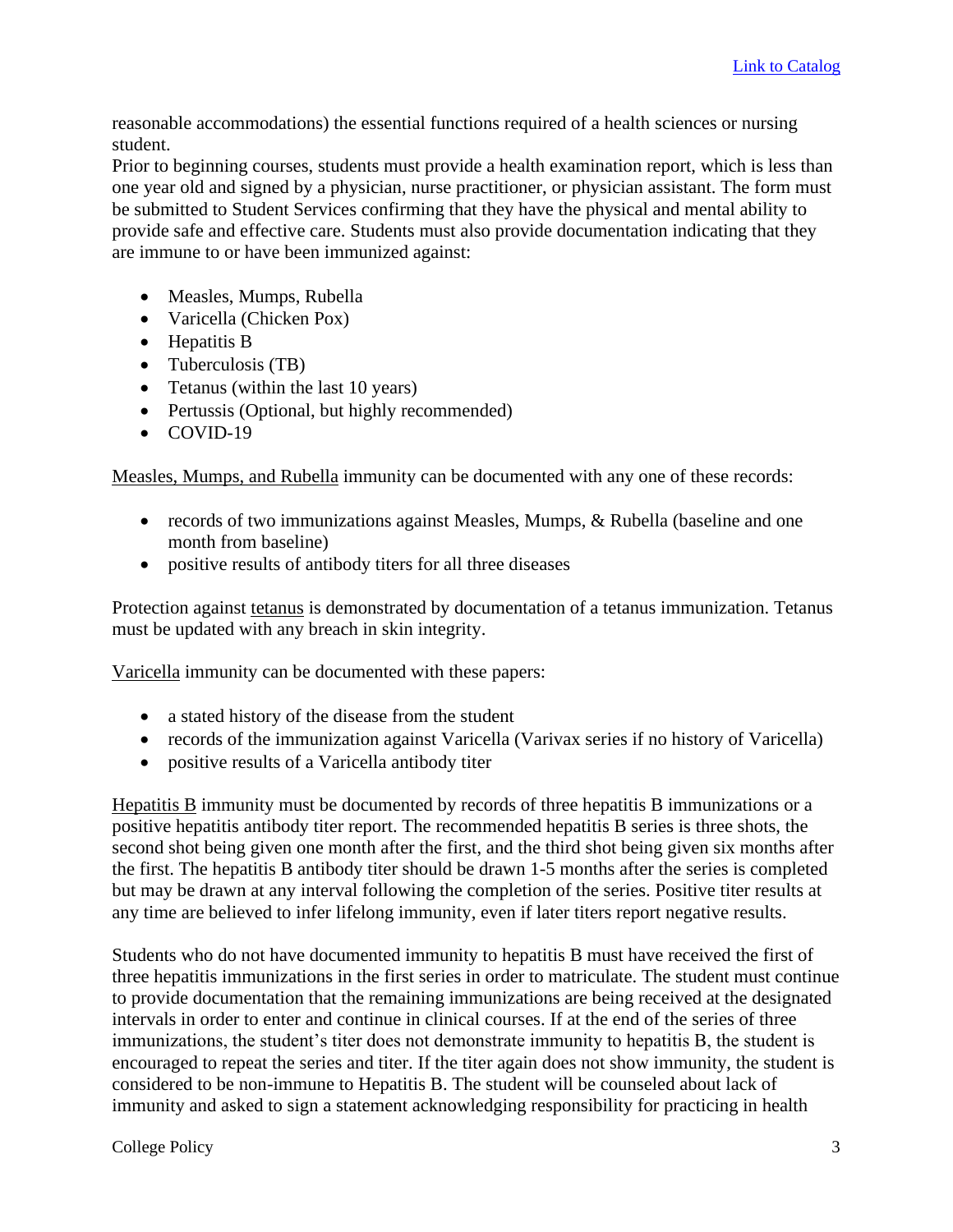care without hepatitis B immunity. In some circumstances, students may be granted a waiver of the hepatitis B immunity requirement after the first series if they have been counseled about the health risks and have signed a statement of responsibility. The waiver remains in effect throughout the entire time the student attends classes at the College.

Tuberculosis testing for new and returning Bachelor of Science in Health Sciences and Associate of Science in Radiography students is required by following a two-step tuberculosis (TB) test process. One TB test must have been completed and documented within 12 months prior to entrance into the program of study. Retesting and documentation are required every four years after a documented two-step TB test process.

Nursing students and other students attending clinical at any Genesis Health System site must also show documentation that they are free from active tuberculosis. This should be documented by a QuantiFERON®– TB Gold test. If the QuantiFERON®– TB Gold test is positive, a chest xray confirming the student is free of active tuberculosis is required. QuantiFERON®– TB Gold tests will be accepted if completed within six months prior to entering the College.

Pertussis vaccine is optional for students, but highly recommended.

Annual Seasonal Influenza immunizations are required for all students. The vaccination is administered, free of charge, to students at the College or UnityPoint Health, Trinity in the fall of each year. If a student has received a seasonal influenza immunization elsewhere, the student must provide Student Services with documentation of the immunization to be in compliance of this hospital requirement.

COVID-19 vaccinations are required for all students. Students are required to be fully vaccinated prior to the first day of class at Trinity College.

## **Safety Training**

Mandatory Occupational Health and Safety Administration (OSHA) training prior to clinical participation is required to be updated annually for continuing students. Students must also complete all required safety education that a clinical site may require before attending clinical.

#### **Cardio-Pulmonary Resuscitation (CPR) Certification**

Prior to matriculation into the College, students must provide Student Services with proof of completion of CPR for Health Care Providers from the American Heart Association. An educational transcript from an approved health care employer showing the date of prior CPR training is sufficient evidence of course completion. The College, in collaboration with UnityPoint Health, provides CPR course offerings throughout the summer.

CPR certification must be renewed every two years and documentation of current certification must be provided to Student Services. Current CPR certification is required for participation in clinical experiences.

*Students are not permitted to attend clinical without meeting all of the health and safety requirements of the College.*